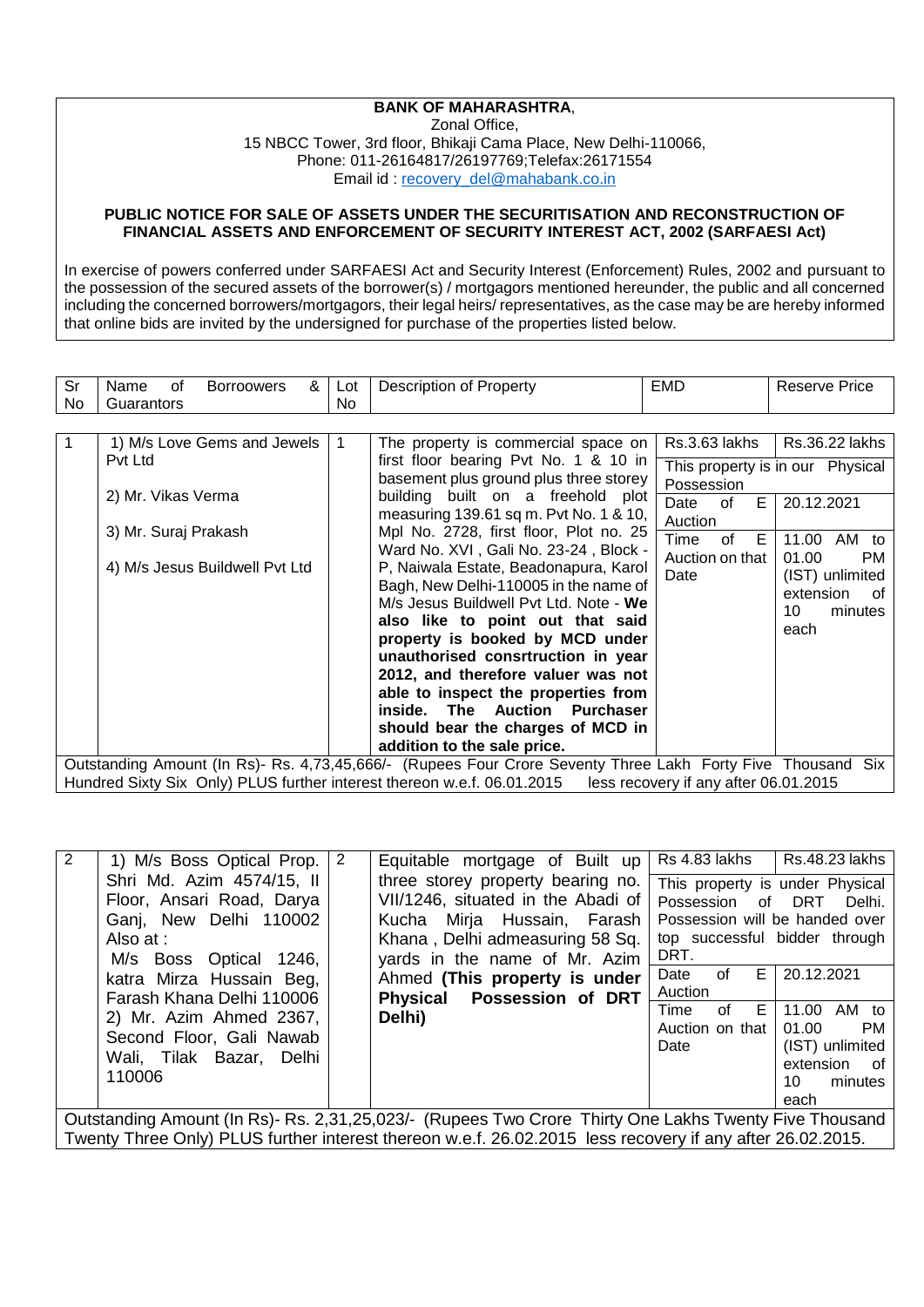| 3                                                                                                                                                                                                                                                 | M/s<br><b>Beenas</b><br>1) | Gems | 3 | Commercial unit No. S-3, Second                                                                                                                                                                                                | Rs.2.30 lakhs                                  | Rs.22.95 lakhs                                                 |  |
|---------------------------------------------------------------------------------------------------------------------------------------------------------------------------------------------------------------------------------------------------|----------------------------|------|---|--------------------------------------------------------------------------------------------------------------------------------------------------------------------------------------------------------------------------------|------------------------------------------------|----------------------------------------------------------------|--|
|                                                                                                                                                                                                                                                   | International              |      |   | Floor, Cross River Mall, Situated on<br>Plot bearing NO. 9B and 9C, at<br>Central Businesas District, Shahdara,<br>Delhi - 110092, admeasuring 382.48<br>Sq. Feet in the name of Mrs. Beena<br>Dhingra w/o Mr. Subhash Dhingra | This property is in our Physical<br>Possession |                                                                |  |
|                                                                                                                                                                                                                                                   | 2) Mrs. Beena Dhingra      |      |   |                                                                                                                                                                                                                                | E<br>Date<br>of<br>Auction                     | 20.12.2021                                                     |  |
|                                                                                                                                                                                                                                                   | 3) Mr. Dhruv Dhingra       |      |   |                                                                                                                                                                                                                                | E<br>Time<br>0f                                | 11.00<br>AM<br>to                                              |  |
|                                                                                                                                                                                                                                                   |                            |      |   |                                                                                                                                                                                                                                | Auction on that<br>Date                        | 01.00 PM (IST)<br>unlimited<br>extension of 10<br>minutes each |  |
| Outstanding Amount (In Rs)- Rs. 4,9949,140.57/- (Rupees Four Crore ninety nine lakh fourty nine thousand one hundred<br>fourty and fifty seven paisa only) PLUS further interest thereon w.e.f. 01.10.2016 less recovery if any after 18.10.2016. |                            |      |   |                                                                                                                                                                                                                                |                                                |                                                                |  |

|                                                                                                                                                                                                                   | (Sh.<br>M/s Agarwal Industries<br>Premchand Agarwal),<br>Opp.<br>Bharat Gas Godown, Kadipur<br>Industrial area, Pataudi Road, | 4 | Vacant Residential land situated being<br>and laying part of Khewat No. 1448,<br>Khatauni No. 1715, Mustakil No. 111,<br>Kila No. 14/1, Rewari, Haryana in the | Rs.11.80 lakhs  <br>Possession          | Rs.117.98<br>lakhs<br>This property is in our Physical                           |  |
|-------------------------------------------------------------------------------------------------------------------------------------------------------------------------------------------------------------------|-------------------------------------------------------------------------------------------------------------------------------|---|----------------------------------------------------------------------------------------------------------------------------------------------------------------|-----------------------------------------|----------------------------------------------------------------------------------|--|
|                                                                                                                                                                                                                   | Gurgaon-122001                                                                                                                |   | name of Mr. Prem Chand S/o Mr.<br>Firdhari Lal admeasuring 605 sqr.<br>yards $+605$ sqr. yards                                                                 | E.<br>of<br>Date<br>Auction             | 20.12.2021                                                                       |  |
|                                                                                                                                                                                                                   |                                                                                                                               |   |                                                                                                                                                                | of E<br>Time<br>Auction on that<br>Date | 11.00<br>AM to<br>01.00 PM (IST)<br>unlimited<br>extension of 10<br>minutes each |  |
| Outstanding Amount (In Rs)- Rs. 4,84,64,045/- (Rupees Four Crore Eighty Four Lakhs Sixty Four thousand Forty five<br>only) PLUS further interest thereon w.e.f. 01.07.2015 less recovery if any after 01.07.2015. |                                                                                                                               |   |                                                                                                                                                                |                                         |                                                                                  |  |

| 5                                                                                                                                                                                                                  | Nanda Devi w/o Sh. Mahesh                                              | 5 | Ground Floor, HIG Flat No. G-3,                                                                                                                                                         | Rs.1.13 lakhs                            | Rs.11.25 lakhs                                                                                               |  |  |
|--------------------------------------------------------------------------------------------------------------------------------------------------------------------------------------------------------------------|------------------------------------------------------------------------|---|-----------------------------------------------------------------------------------------------------------------------------------------------------------------------------------------|------------------------------------------|--------------------------------------------------------------------------------------------------------------|--|--|
|                                                                                                                                                                                                                    | Chander Sharma, R/O 3799,<br>Sarai Phoos, Tis Hazari, Delhi-<br>110054 |   | Ground Floor (Back Side) in building<br>over Plot No. B-2/15, DLF Ankur Vihar,<br>Gram/Pargana<br>Loni,<br>Tehsil,<br>Ghaziabad, U.P. (This property is<br>under Physical Possession of | Possession of DRT<br>DRT.                | This property is under Physical<br>Delhi.<br>Possession will be handed over<br>top successful bidder through |  |  |
|                                                                                                                                                                                                                    |                                                                        |   | <b>DRT Delhi)</b>                                                                                                                                                                       | $E \rightarrow$<br>of<br>Date<br>Auction | 20.12.2021                                                                                                   |  |  |
|                                                                                                                                                                                                                    |                                                                        |   |                                                                                                                                                                                         | of E<br>Time<br>Auction on that<br>Date  | 11.00<br>AM to<br>01.00 PM (IST)<br>unlimited<br>extension of 10<br>minutes each                             |  |  |
| Outstanding Amount (In Rs)- Rs. 14,72,966/- (Rupees Fourteen Lakhs Seventy Two Thousand Nine Hundred and Sixty<br>Six only) PLUS further interest thereon w.e.f. 17.09.2010 less recovery if any after 17.09.2010. |                                                                        |   |                                                                                                                                                                                         |                                          |                                                                                                              |  |  |
|                                                                                                                                                                                                                    |                                                                        |   |                                                                                                                                                                                         |                                          |                                                                                                              |  |  |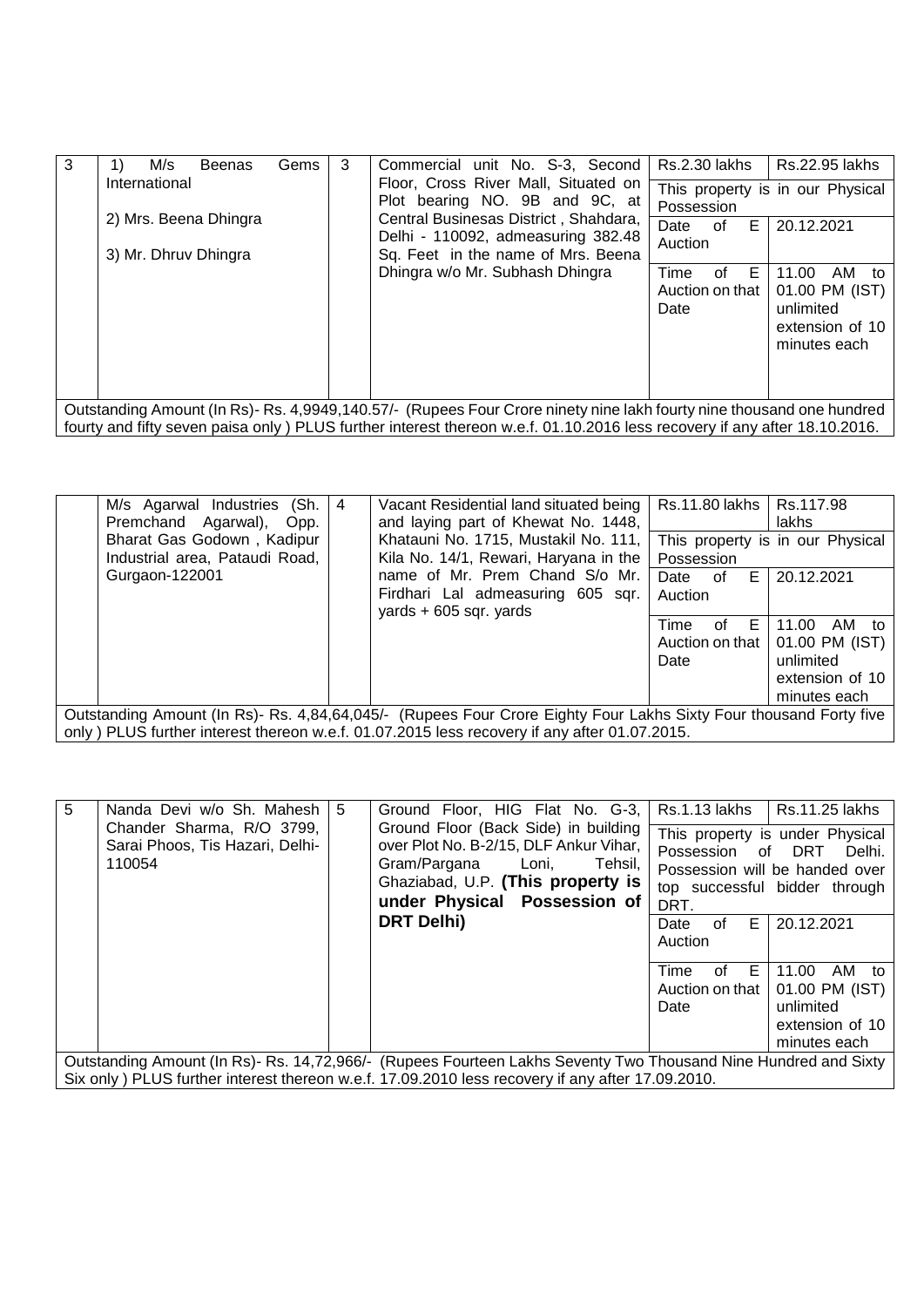| 6 | 1) M/s AKP Gems and Jewels                                                                                                   | 6 | Property is shop on first floor in Rs. 1.39 Lakh |                                  | Rs. 13.87 Lakh  |  |
|---|------------------------------------------------------------------------------------------------------------------------------|---|--------------------------------------------------|----------------------------------|-----------------|--|
|   |                                                                                                                              |   | B+G+3 storey building built on a                 |                                  |                 |  |
|   | 2) Mr. Ajay Kumar Pandey                                                                                                     |   | freehold plot measuring 139.61 Sq M.             | (The property is in our Physical |                 |  |
|   |                                                                                                                              |   | Property bearing Pvt No. FF-6, Plot              | Possession)                      |                 |  |
|   | 3) Mr. Anil Kumar Pandey                                                                                                     |   | No. 25, Block -P, Ward No. XVI,                  | Е.<br>Date Of                    | 20.12.2021      |  |
|   |                                                                                                                              |   | Property bearing Minicipal No. 2728,             | Auction                          |                 |  |
|   | 4) Mrs. Radha Joshi                                                                                                          |   | Gali No. 23-24, Naiwala Estate                   |                                  |                 |  |
|   |                                                                                                                              |   | Beadonpura, Karol Bagh, New Delhi -              | Time of E-                       | 11.00 AM, to    |  |
|   | 5) Mrs. Soni Jain                                                                                                            |   | 110005 in the name of Mr. Ajay Kumar             | Auction on                       | $01.00$ P.M.    |  |
|   |                                                                                                                              |   | Pandey                                           | that Date                        | $(IST)$ .       |  |
|   | 6) Mrs. Chander Kala                                                                                                         |   |                                                  |                                  | Unlimited       |  |
|   |                                                                                                                              |   |                                                  |                                  | extension of 10 |  |
|   |                                                                                                                              |   |                                                  |                                  | Minutes each.   |  |
|   | Dungeo Four, Cross, Civile Fight Lolb Nine Thousand Throp Hundred<br>$Q$ utotonding Amount (In $D_0$ ), $D_0$ , 4.69.00.2001 |   |                                                  |                                  |                 |  |

Outstanding Amount (In Rs)- Rs. 4,68,09,399/- (Rupees Four Crore Sixty Eight Lakh Nine Thousand Three Hundred Ninety Nine Only) PLUS further interest thereon w.e.f. 01.11.2014 less recovery if any after 01.11.2014

| $\overline{7}$ | 1. Mrs. Priyanshi Gogiani w/o                                                                                                                                                                                           | 7 | Flat No. 302, Third Floor, House No.                                        | Rs.1.35 lakhs                                  | Rs.13.50 lakhs                                                                   |            |
|----------------|-------------------------------------------------------------------------------------------------------------------------------------------------------------------------------------------------------------------------|---|-----------------------------------------------------------------------------|------------------------------------------------|----------------------------------------------------------------------------------|------------|
|                | Mr. Vinod Kumar R/o A-2/126,<br>Block -A, Rajouri Garden, West                                                                                                                                                          |   | C-35 & C-36, Village- Matiala, Gali No.<br>4, Nanhey Park, Uttam Nagar, New | This property is in our Physical<br>Possession |                                                                                  |            |
|                | Delhi, Delhi-110027<br>Also At: Flat No. 302, Third                                                                                                                                                                     |   |                                                                             | Delhi-110059 admeasuring 405 Sq.Ft             | E.<br>of<br>Date<br>Auction                                                      | 20.12.2021 |
|                | Floor, House No. C-35 & C-36,<br>Village- Matiala, Nanhey Park,<br>Uttam Nagar, New Delhi-<br>110059<br>2. Mr. Vinod Kumar s/o Sh.<br>Hari Ram $R/O$ A-2/126,<br>Block - A, Rajouri Garden, West<br>Delhi, Delhi-110027 |   |                                                                             | - E<br>Time<br>of<br>Auction on that<br>Date   | 11.00<br>AM to<br>01.00 PM (IST)<br>unlimited<br>extension of 10<br>minutes each |            |
|                | Also At: Flat No. 302, Third<br>Floor, House No. C-35 & C-36,<br>Village- Matiala, Nanhey Park,                                                                                                                         |   |                                                                             |                                                |                                                                                  |            |
|                | Uttam Nagar, New Delhi-<br>110059                                                                                                                                                                                       |   | - -                                                                         |                                                |                                                                                  |            |

Outstanding Amount (In Rs)- Rs. 16,74,016/- (Rupees Sixteen lakh seventy four thousand sixteen only ) PLUS further interest thereon w.e.f. 07.04.2018 less recovery if any after 07.04.2018.

Branch Office: (For Lot No. 1 to 7) Bank Of Maharashtra, Asset Recovery Branch, Karol Bagh, New Delhi. Ph- 011- 28753728; Email: bom1933@mahabank.co.in; brmgr1933@mahabank.co.in Authorized Officer- Shri Ranjita Singh ; Phone : 8180071034

| $6\phantom{1}$                                                                                                                                                                                             | (1) M/s Maa Vaishnavi Trading                                                           | 7 | Shop at Gali No. 1, Hanuman Chowk,                                                             | Rs.0.73 lakhs                                  | Rs.7.23 lakhs                                    |
|------------------------------------------------------------------------------------------------------------------------------------------------------------------------------------------------------------|-----------------------------------------------------------------------------------------|---|------------------------------------------------------------------------------------------------|------------------------------------------------|--------------------------------------------------|
|                                                                                                                                                                                                            | Co. (Prop. Mr. Keshab s/o Sh.<br>Shiv Nandan House<br>No.                               |   | Rewari Mustil No. 185, Killa No. 16/2/1<br>(0-18) & 25/1/2 (0-5), admeasuring 35<br>sqr. yards | This property is in our Physical<br>Possession |                                                  |
|                                                                                                                                                                                                            | 3126/55M, Hanuman Chowk<br>The & Dist. Rewari Haryana<br>$(2)$ Mr.                      |   |                                                                                                | E.<br>of<br>Date<br>Auction                    | 20.12.2021                                       |
|                                                                                                                                                                                                            | Keshay S/o Sh. Shiy Nandan<br>3126/55M.<br>House No.<br>Hanuman Chowk The & Dist.       |   |                                                                                                | E<br>Time<br>Ωf<br>Auction on that<br>Date     | 11.00<br>AM<br>to<br>01.00 PM (IST)<br>unlimited |
|                                                                                                                                                                                                            | Rewari Haryana 123401<br>(3)<br>Mr. Shiv Nandan S/o Sh. Ram<br>Phal House No. 3126/55M. |   |                                                                                                |                                                | extension of 10<br>minutes each                  |
|                                                                                                                                                                                                            | Hanuman Chowk The & Dist.<br>Rewari Haryana 123401                                      |   |                                                                                                |                                                |                                                  |
| Outstanding Amount (In Rs)- Rs. 9,14,841/- (Rupees Nine Lakhs Fourteen Thousand Eight hundred and Forty One only<br>PLUS further interest thereon w.e.f. 02.12.2019 less recovery if any after 02.12.2019. |                                                                                         |   |                                                                                                |                                                |                                                  |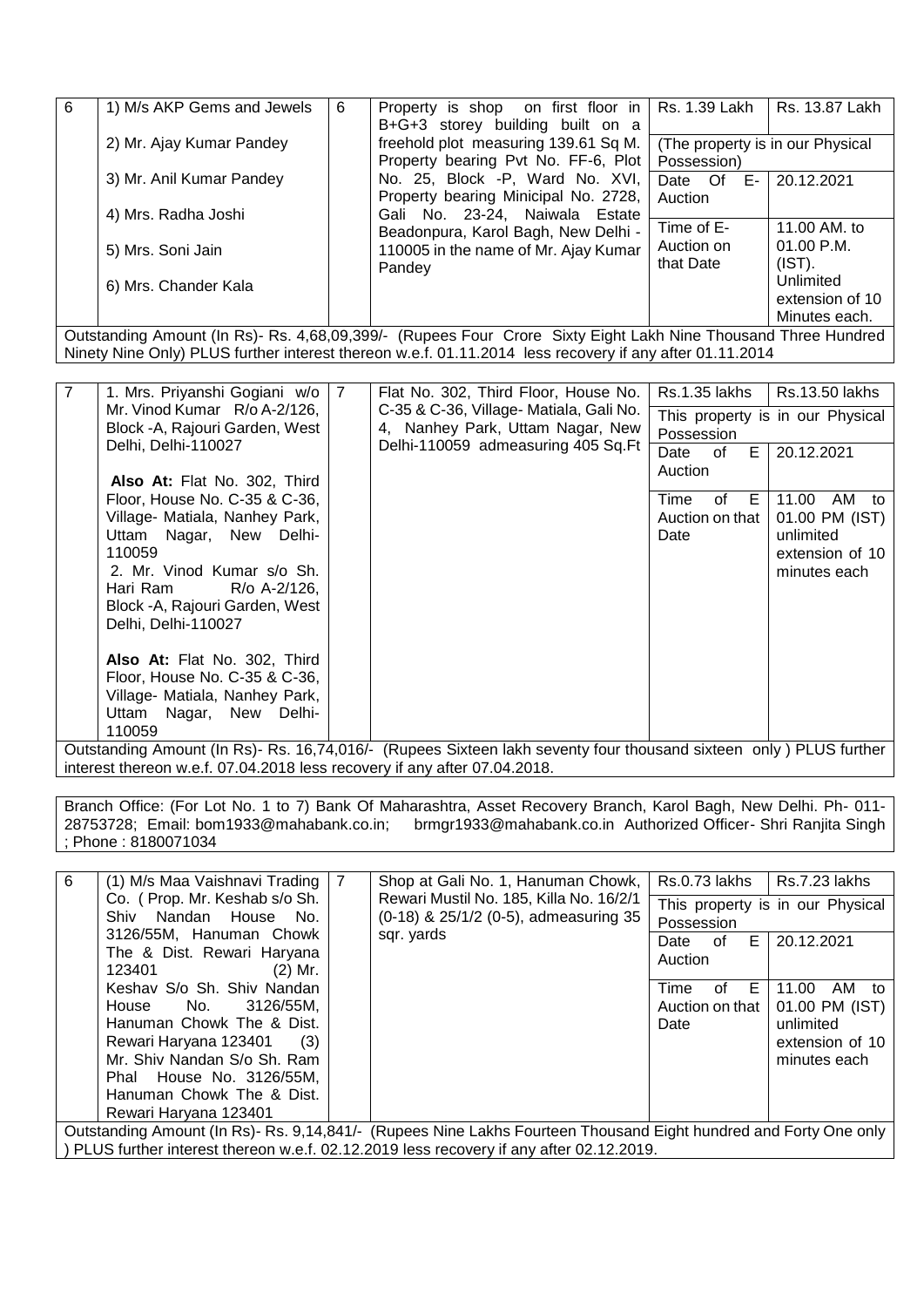Branch Office: (For Lot No. 8 Bank Of Maharashtra, Rewari Branch, Rewari Haryana. Email: bom1735@mahabank.co.in; brmgr1735@mahabank.co.in Authorized Officer- Shri Sujit Kumar ; Phone : 9890835460

# SALE IS SUBJECT STRICTLY TO THE TERMS AND CONDITIONS SPECIFIED IN THE **PRESCRIBED TENDER FORM and is on "AS IS WHERE IS BASIS" and "AS IS WHAT IS BASIS".**

## **1. Nature and Object of Online Sale:**

- a. The sale is governed by the Provisions of the Securitization and Reconstruction of Financial Assets and Enforcement of Security Interest Act, 2002 and Security Interest (Enforcement) Rules, 2002 and the following specific terms and conditions.
- **2.** The auction sale for Lot No. 1, 2, 3, 4, 5, 6, 7 and 8 will be On-line E-Auction / Bidding through website [https://www.mstcecommerce.com](https://www.mstcecommerce.com/) on 20.12.2021 for mentioned property between 11 a m to 01 p.m., with unlimited extension of 10 minutes time in case of receipt of bid in last 10 minutes. Bidders shall improve their offers in multiple of Rs. 10000/- (Rs. Ten Thousand Only during online bidding of the property.
- 3. **Last date for on -Line Bid submission of KYC documents with EMD amount by the Bidder for the properties at Lot No 1,2,3,4,5,6, 7 and 8 is Upto 5.00 p.m. on 18.12.2021. Last date for on -Line Bid submission of KYC documents with EMD amount by the Bidder**
- 4. The intending participants of e-auction may download free of cost, copies of Sale Notice, Terms and Conditions of e-auction, Help Manual on operational part of e-Auction from e-Bikray-IBAPI portal [\(https://www.ibapi.in\)](https://www.ibapi.in/).
- 5. The intending Bidders / Purchasers are requested to register on portal (https:wwwmstcauction.com) using their mobile number and email id. Further, they will upload the requisite KYC documents. Once the KYC documents are verified by eauction service provider (may take 2-3 working days), the intending Bidders/Purchasers has to transfer the EMD amount using online mode in his Global Wallet. Only after having sufficient EMD in his Wallet, the interested bidder will be able to bid on the date of e-auction.
- 6. Earnest Money Deposit (EMD) amount as mentioned above shall be paid online through only one mode i.e. NEFT (After generation of Challan from https:www.mstcecommerce.com) in bidders Global EMD Wallet. NEFT transfer can be done from any Scheduled Bank. Payment of EMD by any other mode such as Cheque will not be accepted. Bidders not depositing the required EMD online, will not be accepted. Bidders, not depositing the required EMD online, will not be allowed to participate in the e-auction. The Earnest Money Deposited shall not bear any interest.
- 7. Bidders may give offers either for one or for all the properties, as the case may be. In case of offers for more than one property, bidders will have to deposit the EMD for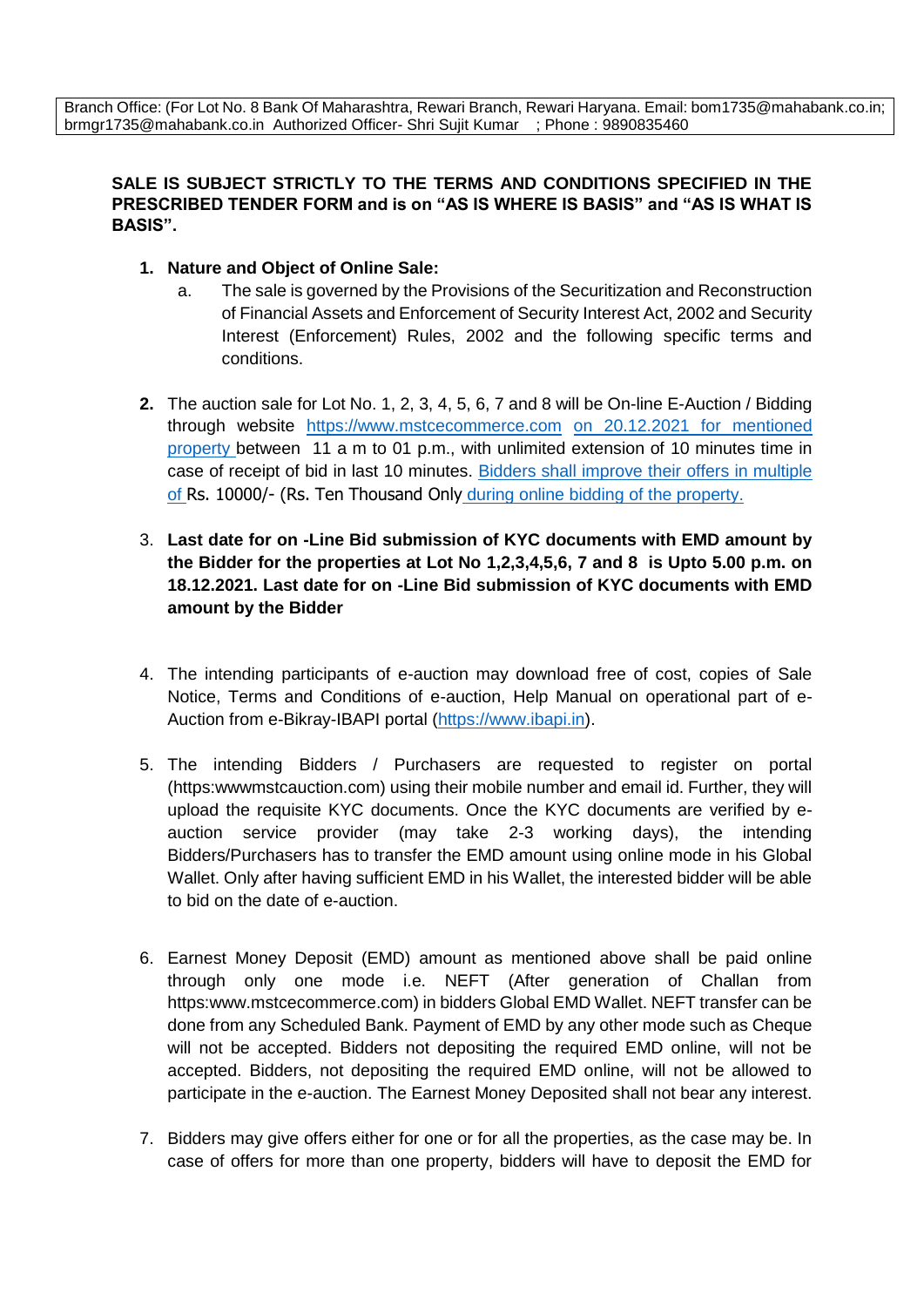each property. Bidder's Global Wallet should have sufficient balance (>=EMD amount) at the time of bidding.

- 8. It is the responsibility of intending Bidder(s) to properly read the Sale Notice, Terms and Conditions of e-auction, Help Manual on operational part of e-auction and follow them strictly.
- 9. In case of any difficulty or need of assistance before or during the e-auction process may contact authorized representative of our e-auction service provider [\(https://www.mstcecommerce.com/](https://www.mstcecommerce.com/)). Details of which are available on the e-auction portal.
- 10. After finalization of e-auction by the Authorised Officer, only successful bidder will be informed by our above referred service provider through SMS/email. (On mobile no/email address given by them/registered with the service provider).
- 11. The secured asset will not be sold below reserve price.
- 12. The successful bidder shall have to deposit 25% (twenty five percent) of the bid amount, less EMD amount deposited on the same day or not later than the next working day and the remaining amount shall be paid within 15 days from the date of auction in the account of The Authorised Officer, Bank of Maharashtra, through RTGS/NEFT in Account Name: **"Authorized Officer SARFAESI ACT EMD"** Account No. **60121785733** Branch name: **South Extension Branch** IFSC Code **MAHB0000392**. In case of failure to deposit the amounts as per above within the stipulated time, the amount deposited by successful bidder will be forfeited to the Bank and Authorised Officer shall have the liberty to conduct fresh auction/sale of the property & the defaulting bidder shall not have claim over the forfeited amount and property.

### **13. Caution to bidders:**

- a. Property is sold on "AS IS WHERE IS", "AS IS WHAT IS" AND "WHATEVER THERE IS" basis after taking Physical/ Symbolic possession of the properties.
- b. To the best of knowledge and information of the Authorised Officers, there are no encumbrances on the properties. However, the intending bidders should make their own independent inquiries regarding the encumbrances, title of property put on auction, physical area of property, and claims / rights / dues / affecting the property, prior to submitting their bid. Further the bidder/purchaser should make their own inquiries regarding any statutory liabilities, arrears of tax, claims etc. by themselves before making the bid. The e-Auction advertisement does not constitute and will not be deemed to constitute any commitment or any representation on the part of the bank. The property is being sold with all the existing and future encumbrances whether known or unknown to the bank. The Authorised Officer / Secured Creditor shall not be responsible in any way for any claims / rights / dues.